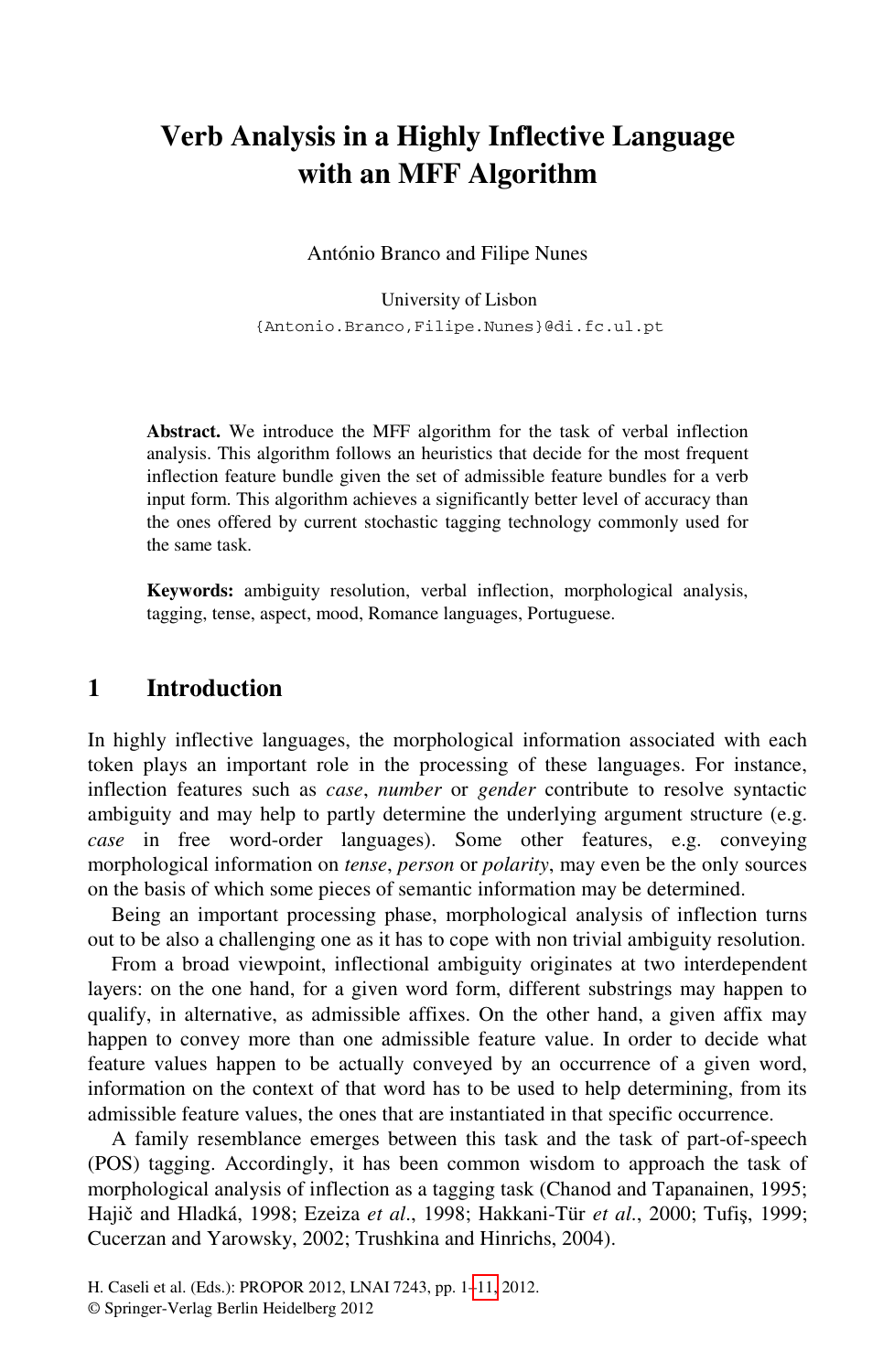In the present paper, our goal is to present results showing that, at least for some natural languages, there may be advantages to depart from this view in what concerns the analysis of verbal inflection involving time related morphological information.

In Section 2, we present the results of experiments where the task of verbal inflection is approached as a tagging task. The language used in our experiments is a Romance language, Portuguese, a head-initial, highly inflective language in the verbal domain.

In Section 3, we examine in more detail the problem space for verbal inflection and discuss possible alternative ways to conceptualize the task at stake. In Section 4, we present the improvement obtained when tackling this task by using a quite straightforward heuristics to approach to it.

Finally, in Section 5, we discuss the results obtained, and in Section 6, we present concluding remarks.

# **2 Verb Inflection Analysis as Tagging**

As recurrently reported in the literature on POS tagging, inflective languages may raise a problem for stochastic approaches. Besides the typical POS tags, in these languages tokens need to be tagged with a plethora of additional tags representing values for inflection features. This typically requires a much larger tagset, with the consequent worsening of the data sparseness effect.

Nevertheless, this negative impact may to a large extent be compensated by the fact that viewing inflection analysis as a task similar to (or an extension of) POS tagging permits to take advantage of the results accumulated in this domain, whose state of the art accuracy with the best scoring methods is in the range 97%-98%.

Hence, in order to set up a verbal analyzer, we resorted to a state-of-the-art approach embodied in one of the best performing implementations. We used TnT (Brants, 2000), that implements a HMM approach with back off and suffix analysis.

For the training data, we used a corpus of a moderate size (261 385 tokens), with the portion of the CINTIL corpus (Barreto *et al*., 2006) containing excerpts from news (3/5) and novels (2/5). This is a corpus manually annotated with a large tagset, including a subset with 80 tags (bundles of feature values) for verbal inflection in Portuguese. The models were trained over 90% of this corpus, and the remaining 10% held out for evaluation.

In order to get a perception of how the verbal analyzer may compare to a POS-only tagger trained under the same settings, we used TnT to produce a POS tagger on the basis of the annotation present in the same corpus (tagset of size 69), and with the same evaluation procedure. The resulting tagger scored 96.87% of accuracy.

Next, we developed several verbal inflection disambiguators.

#### **2.1 Experiment T1**

In a first experiment, the training data was prepared so that the hidden states are word tokens concatenated with their POS tags (accurately hand annotated), and the symbols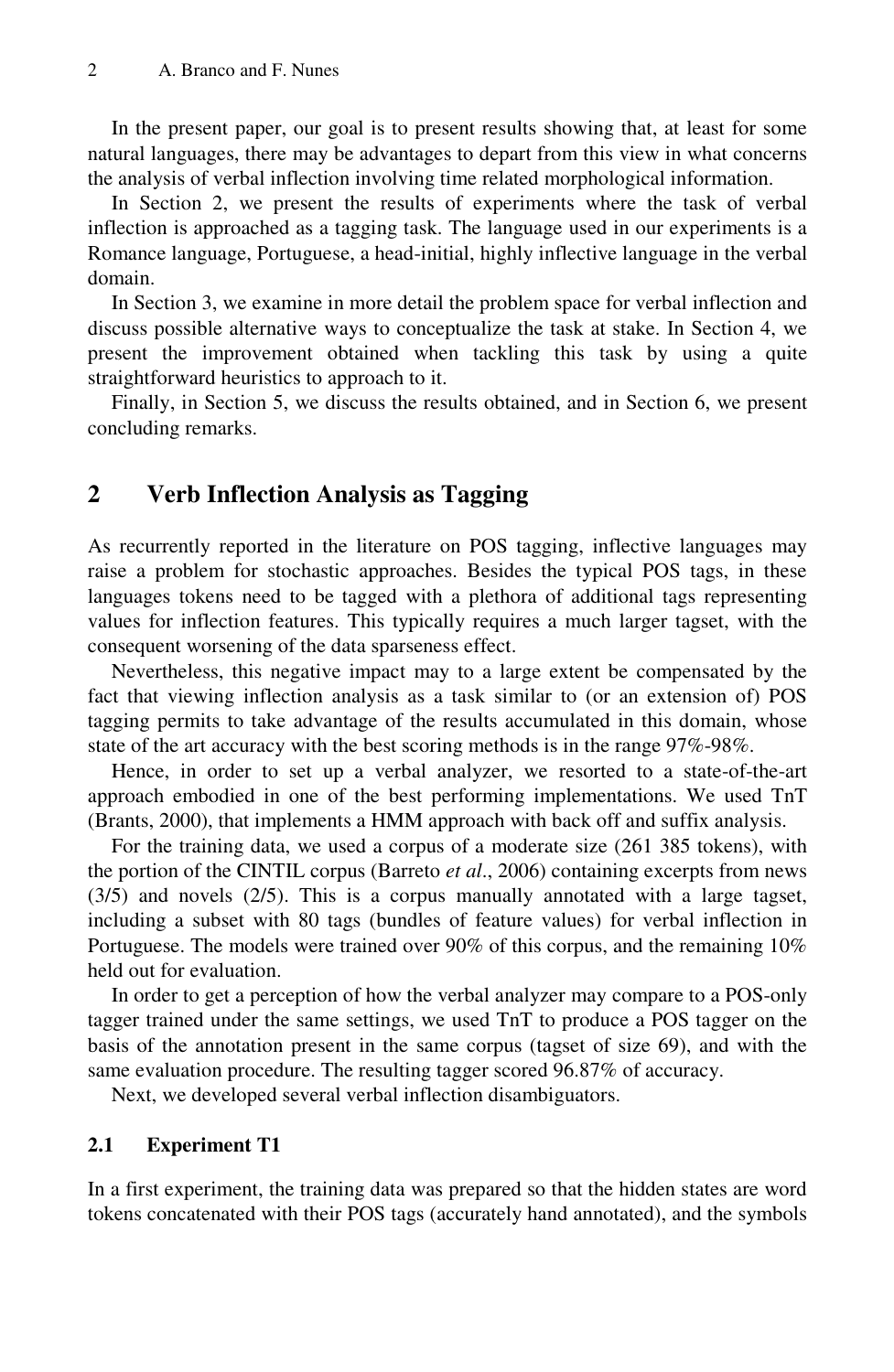to be emitted are the verb inflection tags, for verbal tokens, and a designated null symbol, for the remaining tokens.

The evaluation of this verbal featurizer showed a score of 93.34% for accuracy.

#### **2.2 Experiment T2**

As in real applications the POS tags are assigned automatically and henceforth are not all correct, it is relevant to study the outcome of the verbal analyzer when it works in a more realistic setting, viz. over the output of the POS tagger initially referred to above.

When running the verbal analyzer under these circumstances, a score of  $92.22\%$ for accuracy was obtained. The noise introduced in POS assignment by the tagger has thus a detrimental effect on the morphological analysis of verbal inflection of over 1% point.

#### **2.3 Experiment T3**

Searching for alternatives to possibly alleviate this negative impact of the tagger on the performance of the featurizer, another experiment was yet carried out: POS tagger and verbal featurizer were trained as a single classifier, in the more usual setting of using a larger tagset whose tags were extended with morphological information. In the training data for this encompassing, single pass tagger, a plain word is taken as a hidden state, and the emitted symbol is the tag resulting from the concatenation of the POS tag with the inflectional tag for that word.

No improvement was obtained, as this solution evaluated even slightly worst, to 92.06% of accuracy.

The sequence of results obtained, with decreasing scores from Experiment 1 to Experiment 3, is quite as expected:

| Input    | accurate POS | automatic POS | raw text   |
|----------|--------------|---------------|------------|
| Output   | Infl tags    | Infl tags     | $POS+Infl$ |
| Accuracy | 93.34%       | $92.22\%$     | 92.06%     |

**Table 1.** Accuracy of HMM-based classifiers used for verb inflection analysis

By using a POS tagger with only around 97% accuracy in Experiment 2, it is expected that some of the POS-tags corresponding to verbs will be misplaced, and that the verbal analyzer trained over tokens ending in that tag ends up by having a poorer accuracy than in Experiment 1, where it is run over data manually POS annotated. As for the drop from Experiment 2 to Experiment 3, apparently, with a training data with the size of the working corpus we used, the benefits of a slightly larger tagset (with size 148), more than doubling the size of the initial POS only tagset (size 69), were canceled by the sparseness of the data available to significantly estimate the relevant parameters.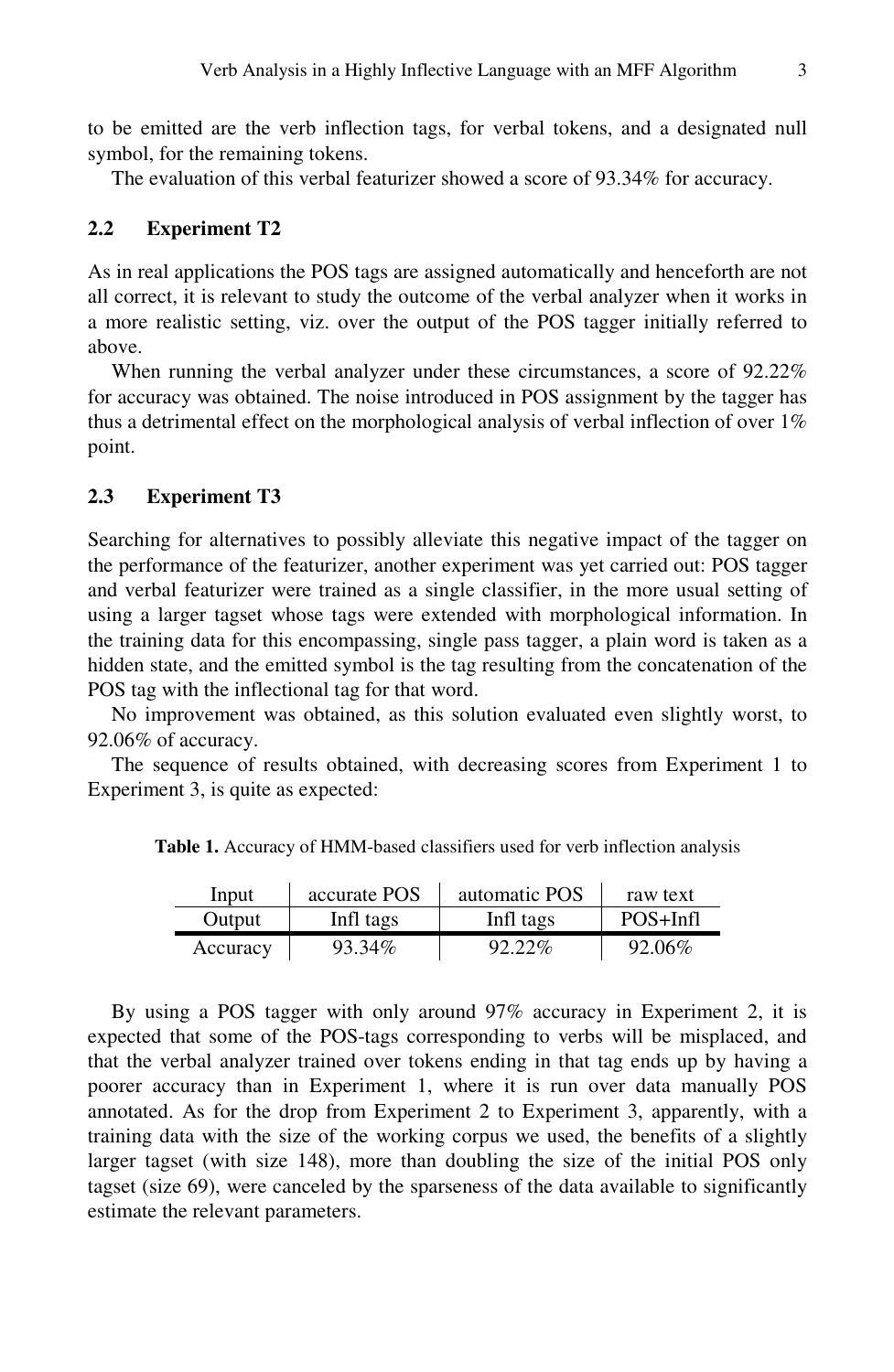Against this background, what turns out to be interesting is the comparison between the accuracy of the POS-only tagger (96.87%) and the accuracy of the best verbal inflection analyzer (93.34%). This drop of more than 3.5% points is unlikely to be due to the mere extending of the tagset size from 69 to 80, even more so that no strong correlation exists between the two inventories of tags (Elworthy, 1995). This decrease is thus rather more likely to be found in the different scattering of the occurrence of the different tags in the tagsets along the training corpus: As there are 27 823 verbal tokens in the training corpus for the verbal analyzer in Experiment 1, one of the 80 tags, viz. the null tag associated with tokens that are not verbs, decorates as much as 88.18% of the tokens in that corpus. This is a much more uneven scattering of tags than the usual one observed in a training corpus for a POS only tagger.

# **3 How to Improve?**

In order to look for improvement, and leaving aside the costly solution of constructing a larger corpus, it is worth to further ponder about the possible reasons underlying the results above.

# **3.1 A Look into the Problem Space**

From the 30 976 verb tokens occurring in our working corpus, around 1/2 are lexically ambiguous, i.e. their inflection suffixes are in correspondence with more than one bundle of feature values. And considering the vocabulary of size 21 814 with types of conjugated verb forms collected from the corpus, one finds an ambiguity rate of 1.42.

It turns out that every feature involved in the bundle of features of verbal inflection may display ambiguity.

It may emerge in terms of *Mood* values (e.g. verb *dar*, to give): *dê* : <Conjuntivo, Presente, 3rd, Singular> or <Imperativo, 2nd Courtesy, Singular> In terms of *Tense* values: *deram* : <Indicativo, Pretérito Perfeito, 3rd, Plural> or <Indicativo, Pretérito-Mais-Que-Perfeito, 3rd, Plural> In terms of *Polarity* values: *dêmos* : <Imperativo, Afirmativo, 1st, Plural> or <Imperativo, Negativo, 1st, Plural> In terms of *Person* values: *dava* : <Indicativo, Pretérito Imperfeito, 1st, Singular> or <Indicativo, Pretérito Imperfeito, 3rd, Singular> In terms of *Number* values (e.g. verb *partir*, to leave): *parti* : <Indicativo, Pretérito Perfeito, 1st, Singular> or <Imperativo, 2nd, Plural> Or in terms of *Gender* values (e.g. verb *assentar*, to lay): *assente* : <Particípio Passado, 3rd, Singular, Masculine> or <Particípio Passado, 3rd, Singular, Feminine>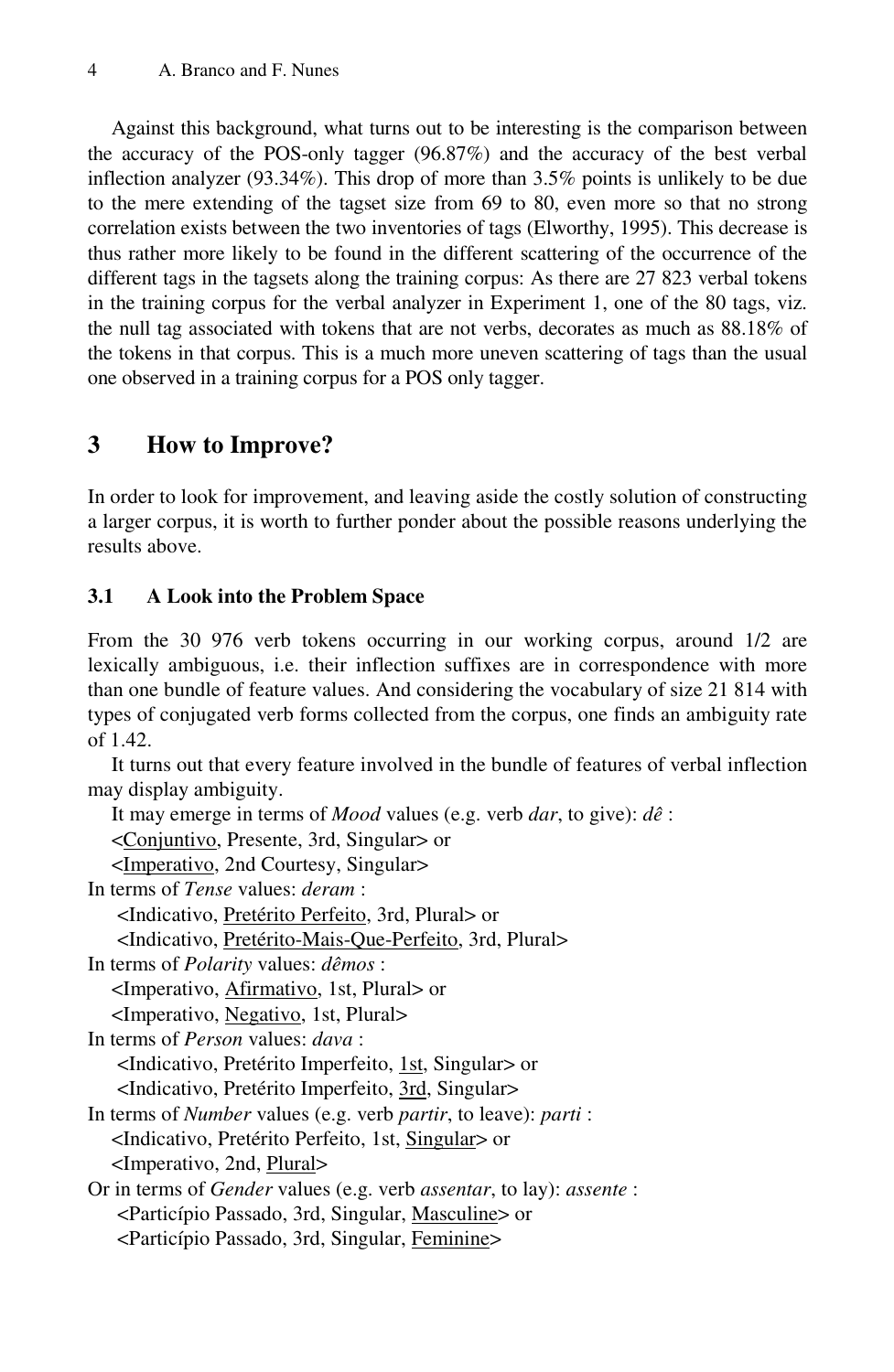Taking into account the information sources possibly relevant to resolve each one of the above feature value ambiguities, it is compelling to separate the features listed above into two groups. One group includes the first two features in the list above, Mood and Tense, in as much as for their values to be determined, "non local" information needs to be accessed. For instance, the sentential context preceding a verb (typically including the Subject, among other constituents) can hardly be seen a imposing any sensible constraint on its tense value, and the same can actually be observed with respect to any other set of words occurring in a "local" context window. Instead, as the information possibly relevant for disambiguation here is mostly discourse-based, the relevant information sources turn out to be found "non locally", outside any reasonably sized text window.

The other group contains the other four features, Polarity, Person, Number and Gender. Due to opposite circumstances, for their values to be determined, "local" information tend to be helpful for the resolution of ambiguity. As an example, a negative word in the clause containing the verb will help to decide on the polarity of the Imperative verb forms.

Nevertheless, this division into groups of features according to their need of "local" vs. "non local" sources of information for ambiguity resolution may turn out not to correspond to a distinction "easy" vs. "hard" cases for tagging approaches. This may be especially true when null subject languages, like Portuguese, are taken into account. In this case, the verb affixes with feature values for Person, Gender and Number more often than not turn out to be the only place where the information on the person, number and gender values of the Subject is expressed in the text, and no source of information other than the verb form is available to resolve their possible ambiguity. With these considerations in place, we can turn now to possible options to improve the performance of the verbal inflection analysis task.

#### **3.2 Previous Work**

A few strategies have been tried to alleviate the detrimental effects that highly inflective languages bring about for the performance of stochastic tagging technology. Past approaches include the tagging by inflection groups (Hakkani-Tür *et al*., 2000), the tiered tagging (Tufiş, 1999), or a "second pass" with contextual-agreement models to tackle non adjacent dependencies for features like Gender (Cucerzan and Yarowsky, 2002).

In the tagging by inflection groups, the complex, longer tags that include information on POS and different bundles of feature values are broken down into their components. Each such subtag is then envisaged as being dependent on the previous subtags, either in the same or on the previous word tokens.

In the tiered tagging scheme, by means of trial and error, a subset of the complete tagset is used to train the tagger. That reduced tagset contains tags from which it is possible to "map back onto the appropriate tag in the large tagset in more than 90% of the cases" (Tufiş, 1999:29).

Finally, in the second pass approach, Gender agreement is modeled via a windowweighted global feature consensus displaying the best results for a window of size  $\pm 3$ .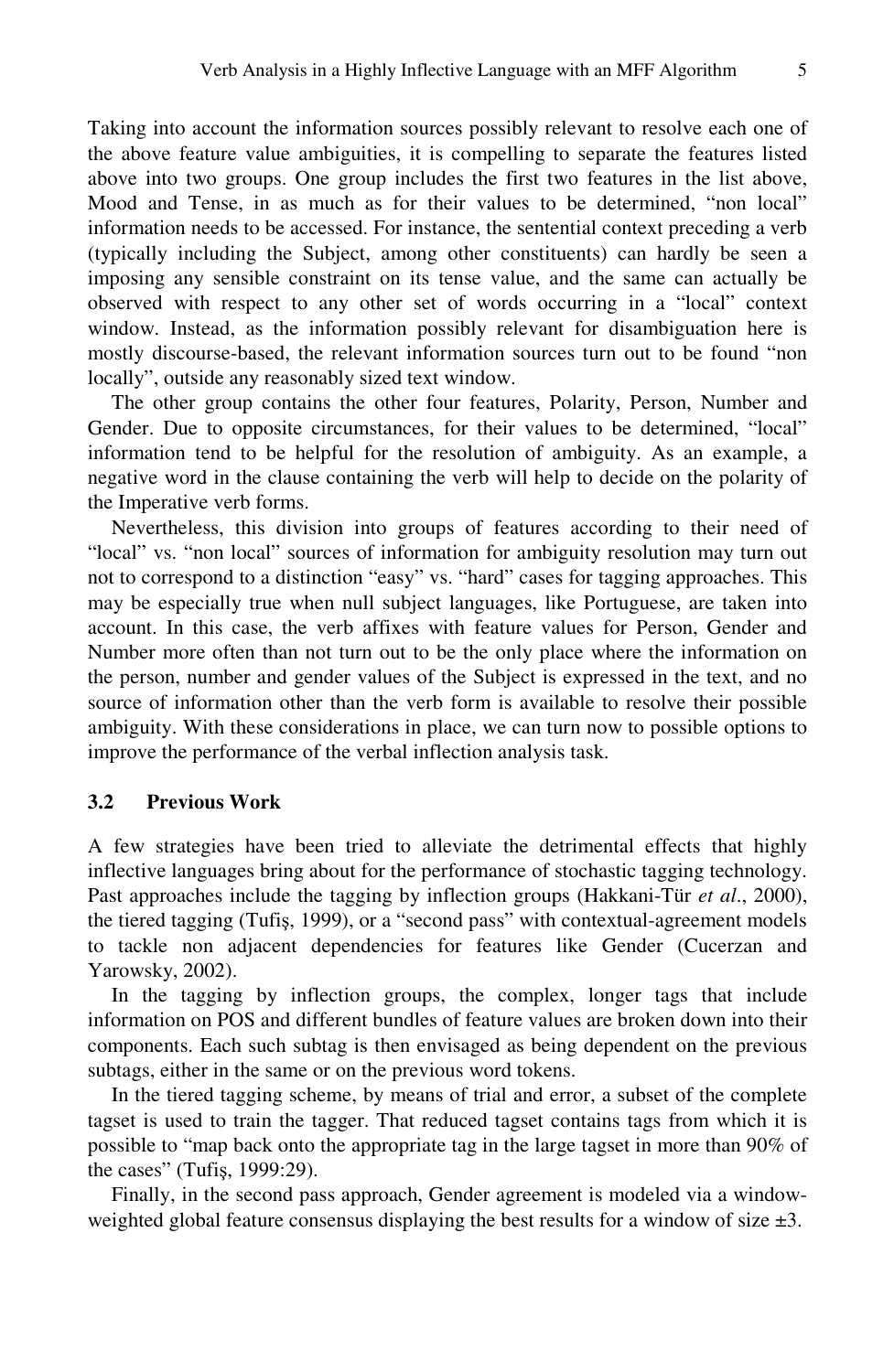These can be seen as different attempts to explore the old *divide et impera* approach to improve tagging technology, typically by dividing the whole tagging task possibly into a sequence of "easier" and more circumscribed tagging subtasks.

In any case, however, the issues raised in the previous subsection are not substantially addressed by these attempts: As the latter keep resorting to "local" sources of information for the optimization of their possible decomposition and interleaving, they hardly bring better chances to an improved account of disambiguation either when access to "non-local" information sources are needed (e.g. in the case of features such as Mood or Tense expressing time related information) or when one is faced with the absence of information sources extracted via shallow processing procedures (e.g. in the case of Person, Gender or Number features in null subject contexts).

### **3.3 Another Perspective**

Against this background, it may be worth taking a step back and envisage the current task under a broader, linguistically informed perspective. Like any other predicator, a verb form may have different senses, that is may be ambiguous between the conveying of different relations between entities of the world (e.g. Portuguese ambiguous *fui* translates into English as *was* or *went*). Furthermore, while denoting temporally anchored state of affaires, a verb may be also ambiguous among the conveying of different time-aspect relations between temporal entities, including at least the utterance time, reference time and event time (Reichenbach, 1947). Accordingly, different admissible feature values of Tense or Mood for a verb form can be taken as different "senses" of that verb form, and to a large extent, the admissible inflection feature bundles for each verb form can be seen as their identifiers.

Under this perspective, to analyze a verb in a given context is thus to pick the (inflection) sense (made out of the semantic information conveyed by its inflectional suffixes) under which it occurs in that context. This suggests that there may be as much ground to conceptualize morphological analysis as a tagging task as there is for it to be conceptualized as a word sense disambiguation (WSD) task.

Following Pedersen and Mihalcea's (2005) overview on WSD methods, supervised learning methods forms a major group for WSD. Repeated experimenting and comparison has shown that, for this class of methods, features entered into the feature vector representations "tend to differentiate among methods more than the learning algorithms" of the methods. Good sets of features used for WSD typically include keywords, collocations, bigrams, POS or verb-subject and verb-object relations in the context window around the word to be disambiguated. In connection with the discussion above, a preliminary reflection on the possible impact of the above "local" features to discriminate among different inflectional verb feature bundles leads one to accept that the accuracy values of the top performing WSD systems — 70-73% for English lexical sample task in Senseval-3 (Mihalcea and Edmonds, 2004) — may not be within easy reach for an analyzer based on the tuning of feature vectors appropriate for verbal featurization.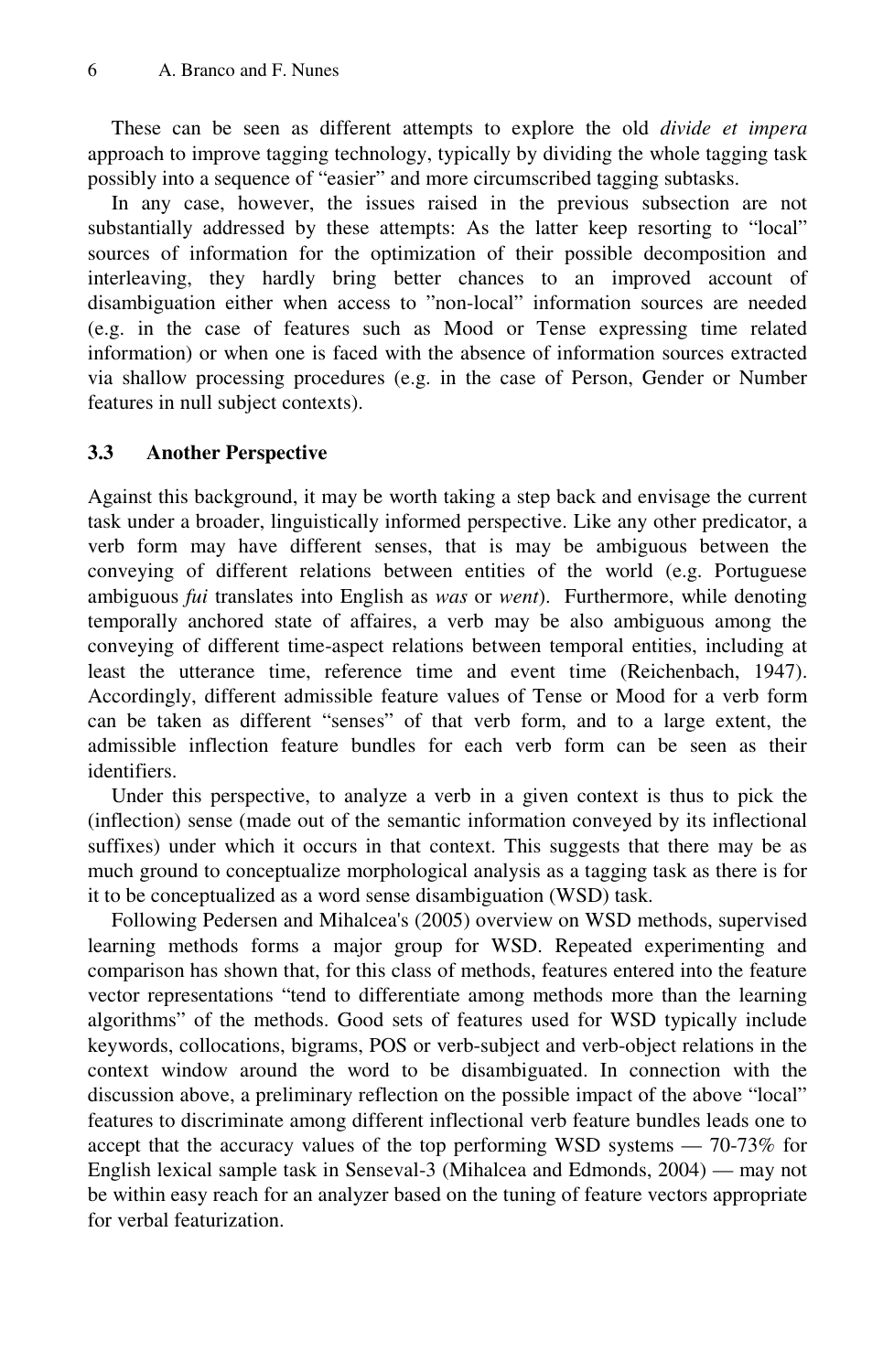Knowledge-based methods form another major group of methods for WSD. They include algorithms based on Machine readable dictionaries, Selectional restrictions, and Measures of semantic similarity based on ontologies. From these, the method based on Selectional restrictions is more targeted at verbs, but it does not seem to be the case that the semantic classes of the actual complements of a verb token may be significant to determine its inflectional feature values.

Heuristic-based methods are yet another subclass of knowledge-based methods for WSD, including methods based on Lexical chains, Most frequent sense, One sense per discourse, and One sense per collocation. From these, the one with best reported results is the heuristic that simply picks the most frequent sense, with a quite surprisingly good accuracy, not that far from the figures obtained with other, much more sophisticated WSD methods (Chklovski and Mihalcea, 2003).

As this heuristics appears to be a simple and yet promising WSD method to approach verbal inflection analysis, it inspired a resolution algorithm that led to surprisingly good results, as reported in the next Section.

## **4 MFF Algorithm**

In the experiments reported below we used the Most Frequent Feature Bundle (MFF) algorithm to verbal inflection analysis, with the following outline:

Let TD be the training data, ST the set of verbal inflection tags occurring in the training data, VF the target verb form, and AT the set of its admissible inflection tags:

- 1. If VF was observed in TD, from the tags  $T_1...T_n$  in AT, pick  $T_k$  such that  $VF_T_k$  is more frequent in TD than any other  $VF_T_n$ ;
- 2. Else if at least one tag  $T_1 \cdot T_n$  in AT was observed in TD, pick  $T_k$  such that  $T_k$ is more frequent in TD than any other  $T_n$ ;
- 3. Else pick a tag at random from AT.

To turn this algorithm into an analyzer we resorted to the same training corpus used in the experiments described so far to obtain the relevant frequency scores for the verb forms. We also developed and used a fully accurate rule-based verbal lemmatization tool that for each input verb form delivers its set of admissible inflection tags, described in (Branco *et al.*, 2007).

#### **4.1 Experiment D1**

In line with the settings of Experiment T1, in a first experiment, the analyzer was run over an input with POS accurately hand annotated. It scored 96.92% in accuracy.

This is a result ca. 3% points better than the one obtained with the HMM analyzer of Experiment T1.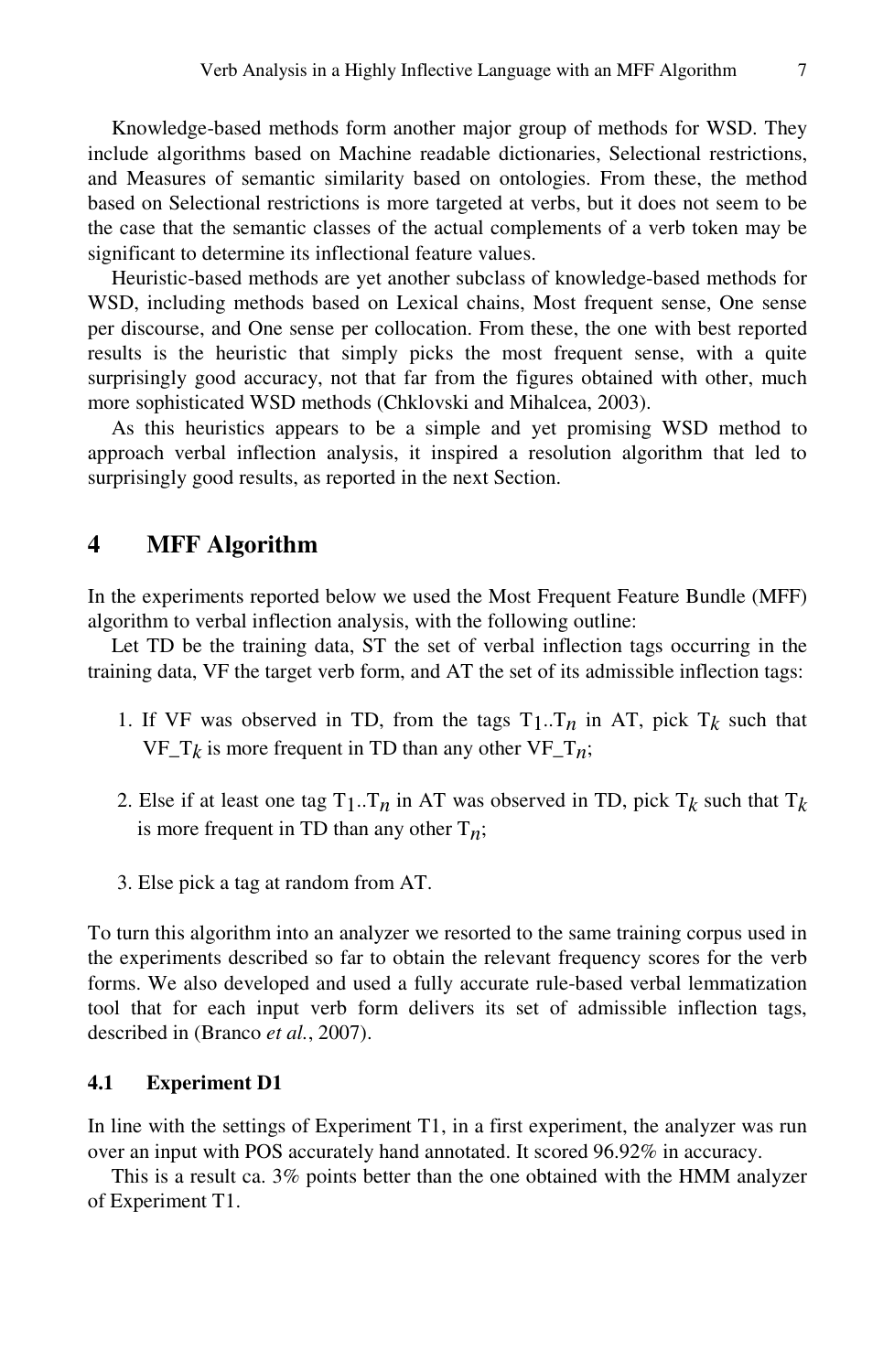## **4.2 Experiment D2**

In line with the settings of Experiment T2, in a second experiment, the analyzer was run over a more realistic setting, i.e. over an input whose POS tags were automatically assigned by the POS only tagger. This version of the analyzer scored 94.73% accuracy.

As expected, the noise of incorrect POS tags affecting the quality of the input led to a drop in accuracy. It can be observed that the over 3% points of tagging errors introduced by the tagger led to a drop of over 2% points in the accuracy of the analyzer. Again, the analyzer shows a better result than the one obtained by the HMM-based analyzer under the same circumstances, in Experiment T2, faring over 2.5% points better.

### **4.3 Experiment D3a**

Given the expected tail of rarely observed items that may lead to low confidence decisions and an impoverished accuracy of the analyzer, we have experimented with alternative versions of the basic MFF algorithm described above. These versions result from adjusting the condition of applicability of Step 1 so that observed items are ignored when their frequency in the training data is below a certain threshold, and the procedure skips then to Step 2. When the more frequent sequence verb form-tag is too rare in the training data, it is ignored: The chosen tag is then the admissible one for that verb form with the highest frequency in the training data.

The analyzer was successively run over accurately POS tagged evaluation corpus with the threshold ranging from 0 to 4:

**Table 2.** Accuracy of verbal inflection analysis over input text with accurate POS tags

| Threshold $\vert 0 \vert$                        |  |  |  |
|--------------------------------------------------|--|--|--|
| Accuracy   96.92   96.98   96.98   96.88   96.82 |  |  |  |

These data indicate that, with respect to the first version of the algorithm (threshold  $= 0$ ), improvement in accuracy is obtained when items with frequency 1 are discarded in Step1, while discarding also items with higher frequencies lead instead to poorer accuracy scores. The best result scored thus as much as 96.98%, over 3.6% points better than the result from the HMM analyzer in Experiment 1.

### **4.4 Experiment D3b**

A similar testing was performed by running the analyzer over an evaluation corpus whose POS tags were automatically assigned by the POS-only tagger. The results obtained are summarized in the table below: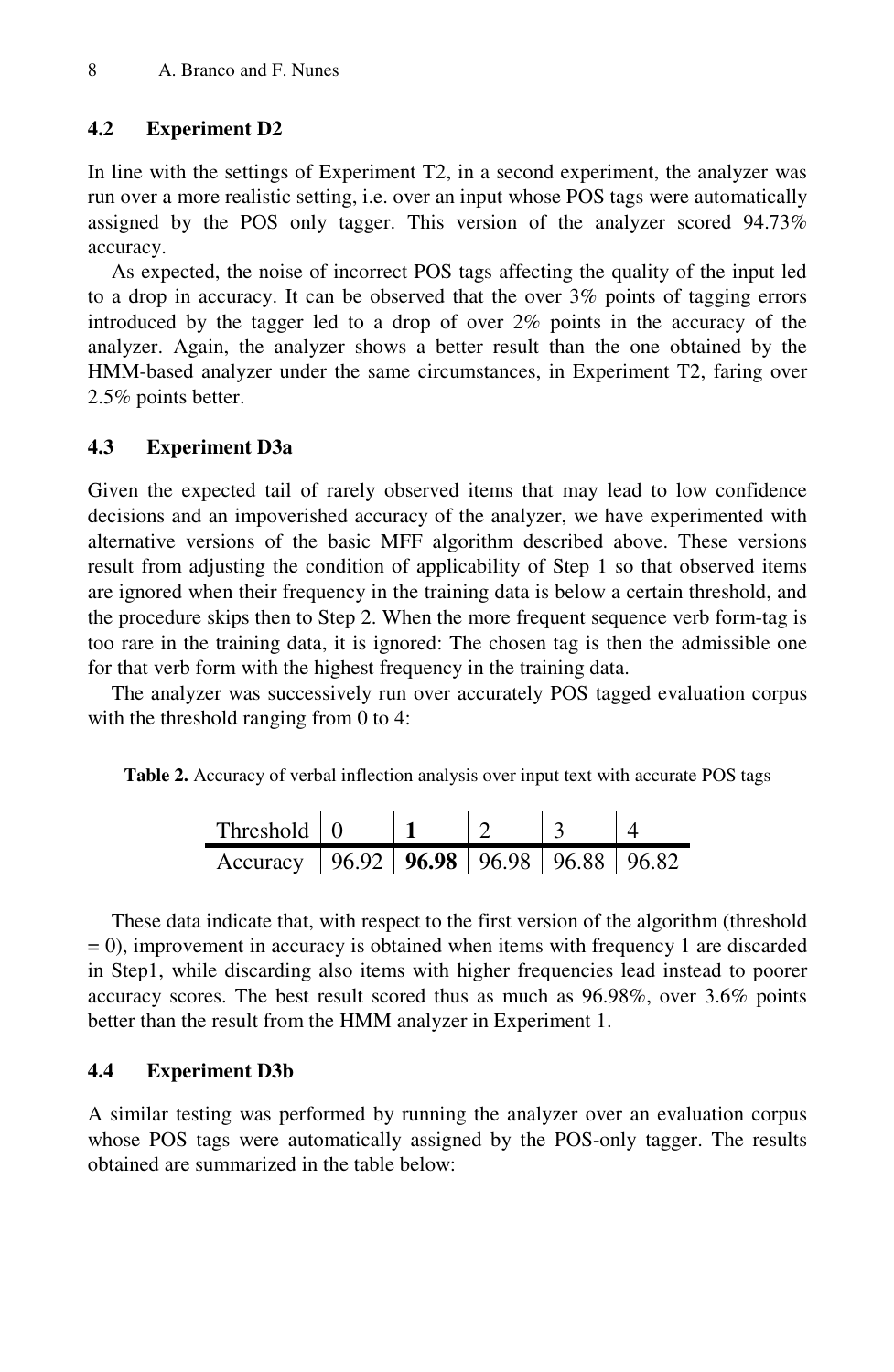**Table 3.** Accuracy of verbal inflection analysis over input text automatically POS tagged

| Threshold $\vert 0 \vert$                                      |  |  |
|----------------------------------------------------------------|--|--|
| $\overline{\text{Accuracy}}$   94.73%   <b>96.51%</b>   95.62% |  |  |

These data indicate that, with respect to the first version of the algorithm (threshold = 0), improvement in accuracy is obtained also when discarding items with frequency 1 in Step1.

Interestingly while in Experiment D3a a mere 0.02% points of improvement is obtained, in Experiment D3b the improvement raises to almost 2.22% points, reaching a score  $(96.51\%)$  that is clearly better than the second best score  $(95.62\%)$ , and represents an improvement of as much as 4.3% points over the HMM analyzer in Experiment 2.

### **5 Discussion and Future Work**

-

The results obtained with the MFF are surprisingly good:

| approach \ input   accurate $POS$ |        | automatic POS |
|-----------------------------------|--------|---------------|
| HMM-based                         | 93.34% | 92.22%        |
| <b>MFF</b>                        | 96.98% | 96.51%        |

**Table 4.** Comparison of best results

The MFF analyzer scores almost 4.3% points better than the best HMM analyzer when the morphological analysis is performed over data automatically POS tagged. To the best of our knowledge, this is reportedly the best score for this task, at least in what concerns a language from the Romance family.<sup>1</sup>

Also when compared to related but different tasks, the results are very interesting. POS taggers accuracy with state of the art performance lies in the range of 97%-98%. The POS tagger developed here approaches this range, with a 96.87% accuracy score. This implies that, when trained and evaluated over the same language and data set, for its task, the MFF analyzer attains an accuracy level of 96.98%, which is at least as high as the accuracy of a state of the art stochastic POS tagger.

Also when compared to the typical performance of WSD systems, this score of the MFF approach to verbal inflection analysis is quite surprising. According to the overview in (Pedersen and Mihalcea, 2005), the upper bound for WSD may be set to 97%-99%, which is deemed to be the best human performance with few and clearly distinct senses, and in Senseval-3, the WSD systems coping with the English Lexical Sample task scored in the range of 70%-73%.

<sup>&</sup>lt;sup>1</sup> The best result reported by Cucerzan and Yarowsky, 2002, obtained over a small 1k token evaluation corpus, scores below 94.7%.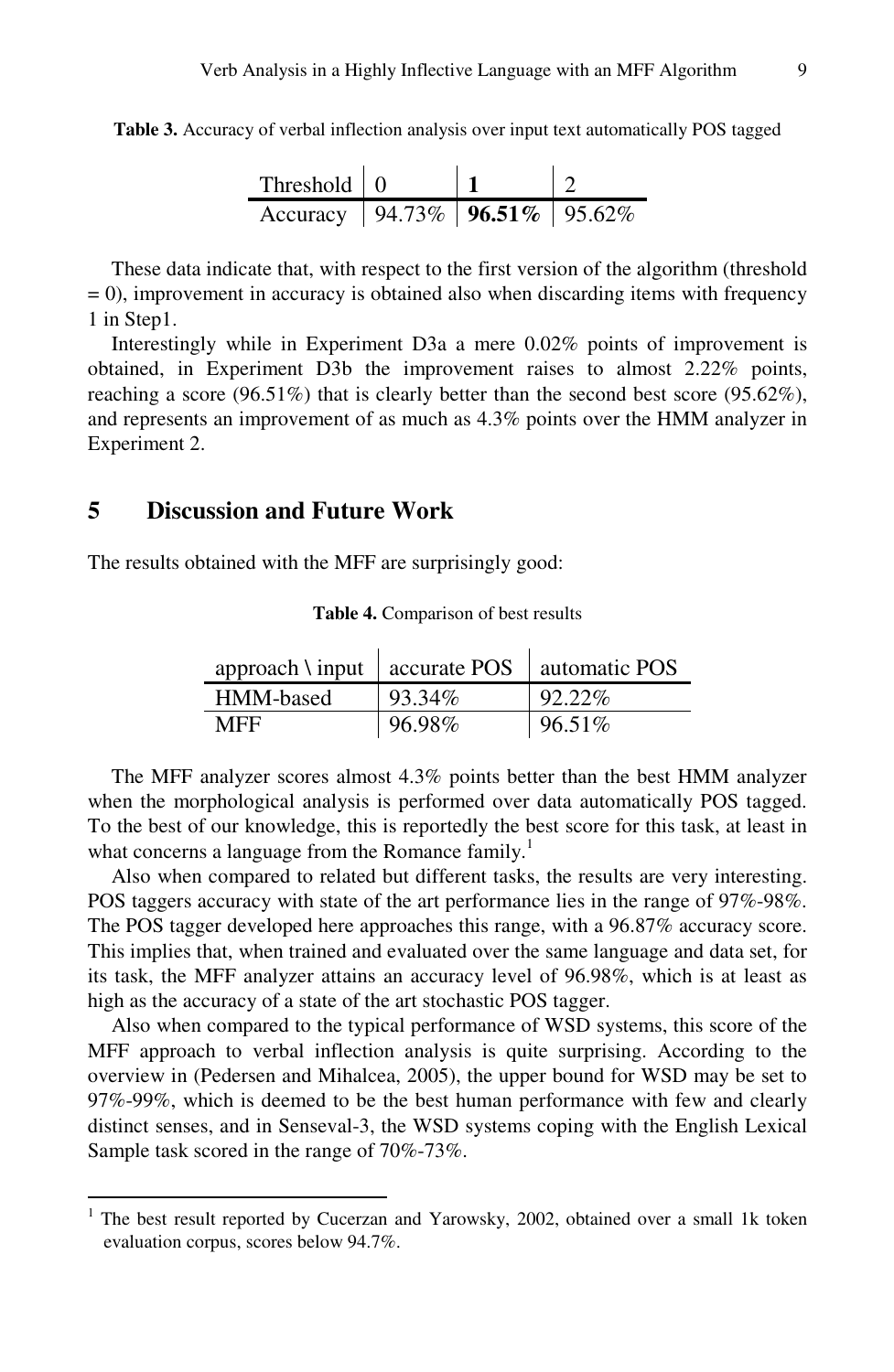## **5.1 Error Analysis**

When looking in detail to the errors produced by the MFF analyzer, we see that most errors (71.42%) are produced when it has to handle unknown words not observed in the training data.

Also interesting to note is that close to  $4/5$  (79.31%)<sup>2</sup> result from an incorrect decision on a specific pair of tags for infinitive verb forms — the 3rdPerson tag vs. the NonInflected tag —, corresponding to the decision whether or not the form is an instance of inflected infinitive (e.g. *dar*, to give).

The second largest group of errors, covering over 1/10, (12.06%) results from an incorrect option between the values  $1<sup>st</sup>$  vs.  $3<sup>rd</sup>$  for Person, a widespread source of ambiguity in Portuguese as in this language, for each regular verb, 7 out of the 11 tenses inflecting for Person have identical forms (e.g. *dava*, *dera*, *daria*, *dê*, *desse*, *der*, *dar* from verb *dar*, to give). And the third largest group of errors (6.89%) involves again the inflected Infinitive, in a decision between this tense and the Subjunctive Future (e.g. *amar*, to love). The remaining errors scatter by minor groups related to tense distinctions.

Accordingly, the overwhelming majority of the errors (over 90%) result from an incorrect decision for *Person* value (or its absence). Hence a major challenge to future work is to try to complement the MFF algorithm with a procedure, partly building on agreement relations, that helps to improve the decision on verb forms ambiguous between 3rd vs. 1st or null *Person* values.

# **6 Conclusions**

-

In this paper, we discussed an alternative to current POS-tagging inspired methods to the verbal inflection disambiguation task, and experimented with a WSD inspired approach. As a first step, we considered the simple and yet reasonably successful approach based on the Most Frequent Sense heuristics. Accordingly, and for the inflection analysis task at stake, we designed the Most Frequent Feature Bundle (MFF) algorithm, which follows a few quite straightforward procedures that decide for the most frequent feature bundle given the set of admissible inflection-driven feature bundles for the input verb form.

Experimentation revealed that this algorithm permits to obtain significantly better levels of accuracy than the ones offered by current stochastic tagging technology commonly used for the same task. In particular, it permitted to develop a verbal inflection analyzer that, to the best of our knowledge, attains the best level of accuracy (ca. 97%) for this task in what concerns languages from the Romance language family.

 $2$  In this subsection, the specific values, between brackets, are taken from the results obtained with threshold set to 0.